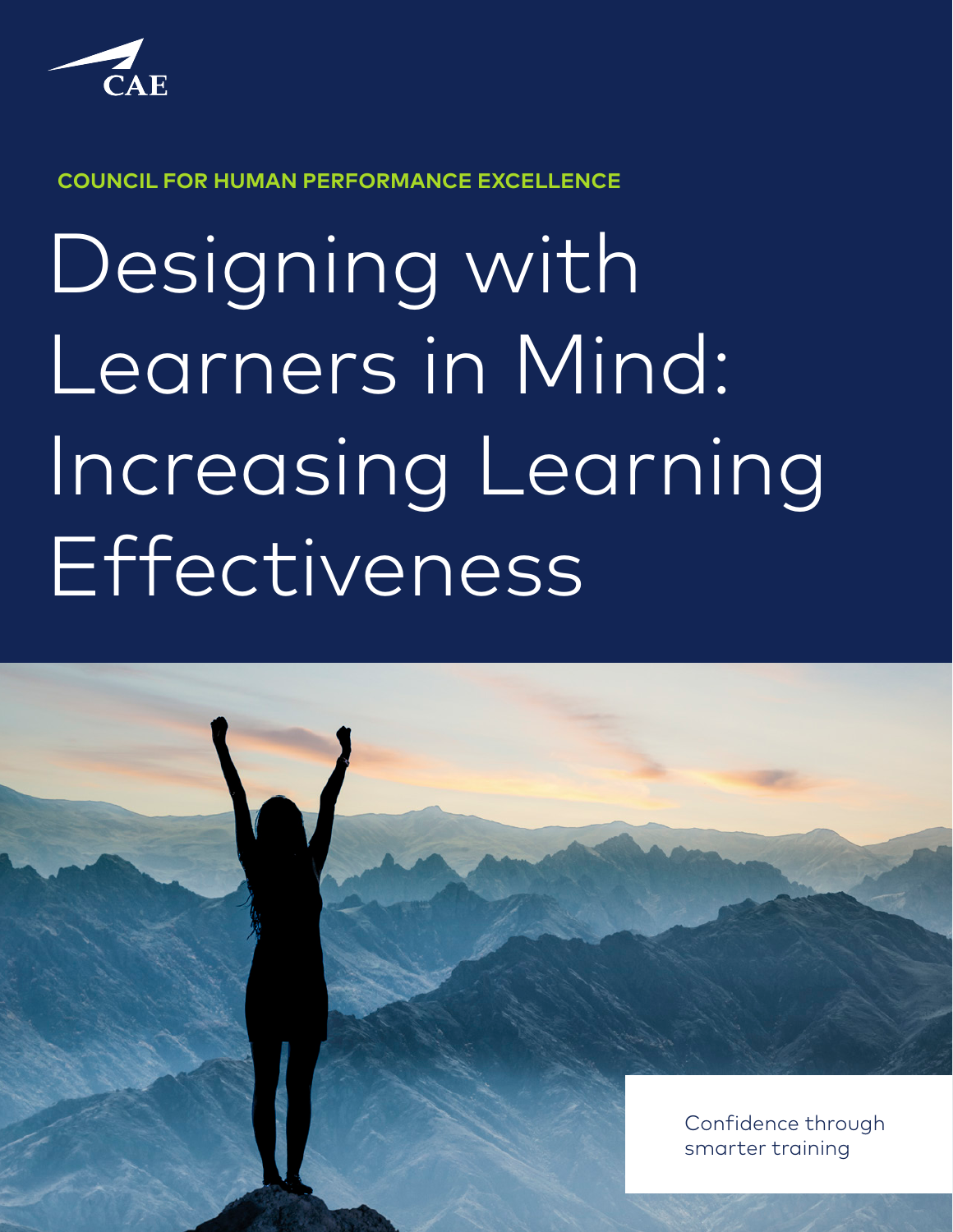

**Teaching:** Ideas or principles delivered by an authority.

**Learning:** The acquisition of knowledge or skills through an experience.

# **Human Behavior**

- Behavioral Science is the study of why people do what they do, which is fundamental to learning. It includes the behavior of individuals or groups, and considers how our individual differences, thoughts, feelings, and learning history shape the way we behave.
- If we can harness the power of human behavior, then achieving learning becomes easier!



Figure 1: Which elements of CRM and human performance would you like a better understanding of?

- The main objective of flight training is to impart learning in a safe, efficient and effective manner as possible.
- However, we always seek opportunities to improve and this article will address some of the improvements possible.

### **Research**

CAE's Council for Human Performance Excellence (hpX) surveyed the instructor cadre to ascertain the state of human performance knowledge and it's application within all areas.

Results included a general desire to increase:

- Understanding of human behavior,
- Leadership and
- Threat and Error Management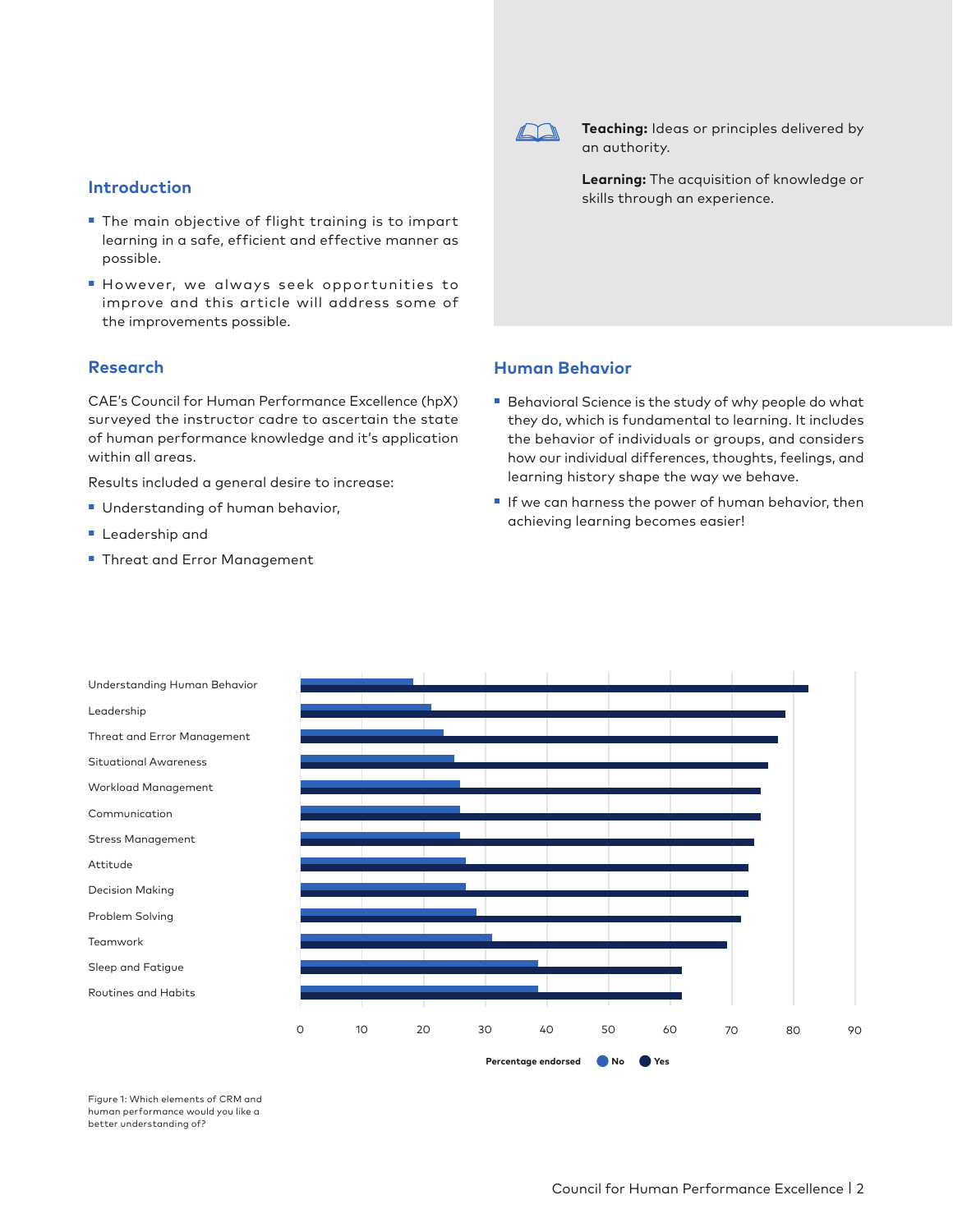### **Instructor Led Teaching vs Learner Centric Design**

Teaching has been traditionally instructor led, resulting in two main teaching approaches:

- 'Stick' method: students strive to succeed to avoid physical or emotional punishment.
- 'Carrot' method: students strive to succeed for positive rewards

No matter which of these two methods we consider, teaching is still most often seen as something done by the teacher.

A third option is student-led learning, or **Learner-Centric** teaching.

## **Learner-Centric Methods**

*Facilitation* is an important instructional skill that takes time to develop and refine.

However, not all learning can be purely facilitated: Many technical elements will need a more traditional approach to learning to establish key ideas before moving to other methods.

- Many other learner-centric methods can be used, but these elements cannot be designed, developed, and resourced without considerable preparation within an *instructional design framework*.
- Therefore, instructional design plays a key role in improving learning.

## **Instructor-Centric Teaching**

- Knowledge delivered instructor to student
- Instructor is primary deliverer and assessor
- Learners receive information passively
- Emphasis on memorizing knowledge
- Separate instructing and assessing
- Assessment is used to measure learning
- Should know the 'right answers'
- Focused on single topic
- Individualistic culture among learners



**Facilitation:** An active training method using effective questioning, listening and a non-judgmental approach.



Figure 3: Move towards Learner Centric Methods

## **Learner -Centric Teaching**

- Learner integrates information with critical thinking
- Instructors and learners learn & evaluate together
- Learners are actively engaged and involved
- Emphasis on applying knowledge in real life
- Interwoven instructing and assessing
- Assessment is used to promote learning
- Should learn from mistakes
- Interdisciplinary and whole task learning
- Supportive, collaborative, and cooperative culture

Figure 2: Huba and Freed (2000) compare Instructor and Learner Centric Teaching1

1. Huba, M.E. and Freed, J.E., 2000. Learner-centered assessment on college campuses: Shifting the focus from teaching to learning. Allyn & Bacon, 160 Gould St., Needham Heights, MA 02494.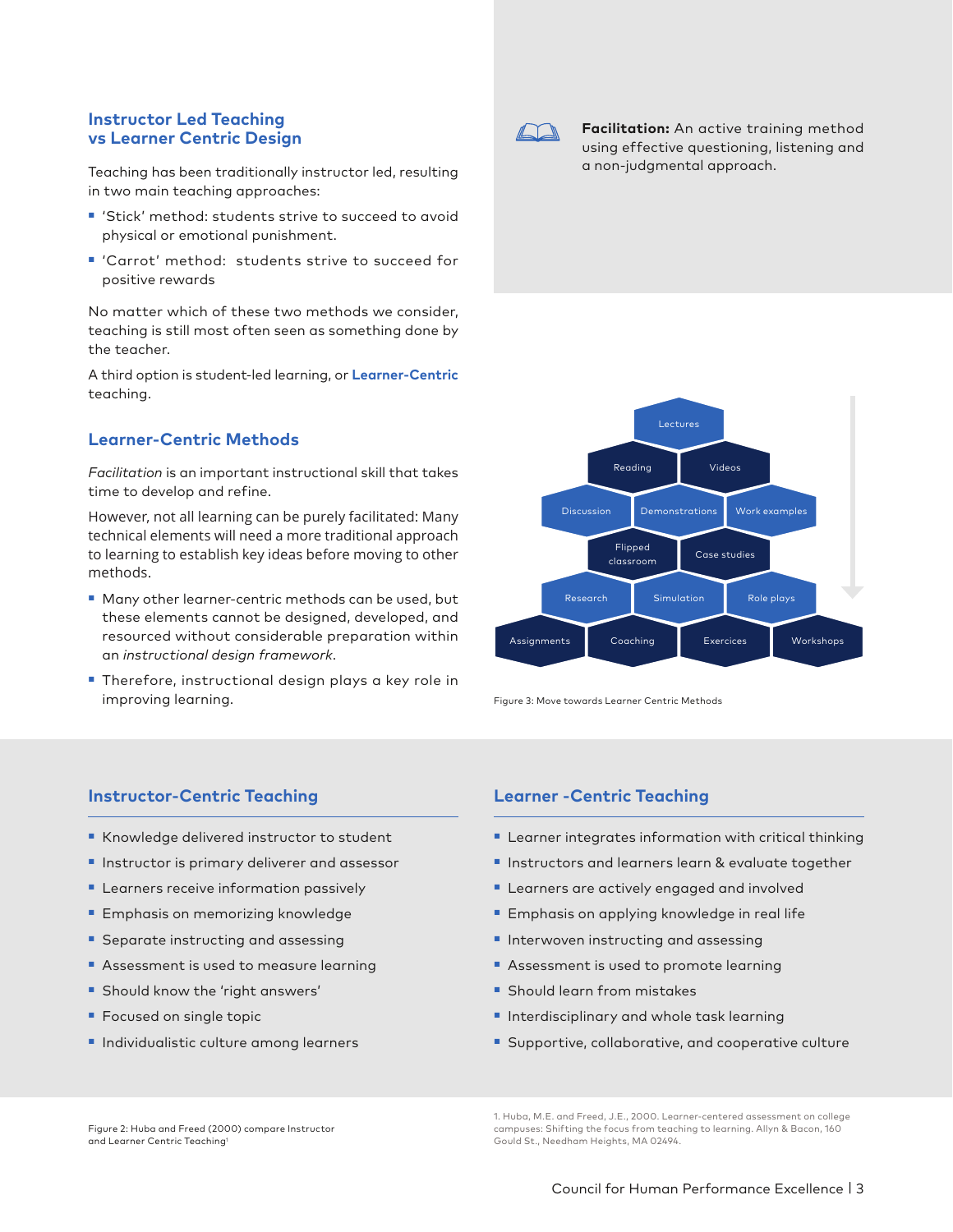## **Instructional Systems Design**

- The ADDIE model is currently used by our Instructional Systems Designers (ISDs) and is a basis for all CAE courseware design, as per the EASA and UK CAA publications<sup>2</sup>. ICAO also describe a similar process in PANS-TRG3.
- Unfortunately, most courses still result in scrap learning: when content delivered is not later applied by the learner in their role.
- There is some merit to the extra content within scrap learning; it can sometimes be useful to some students. It can broaden learning or give insights for the more able students.

However, scrap learning should be reduced for several reasons:

- It uses expensive resources to develop and teach.
- Students often fixate on scrap learning.
- It can overwhelm the essential learning.
- Mixing essential and non-essential content leads to misconceptions.

The ADDIE method to fully reflect an understanding of the surrounding systems, behavioral and learning sciences.

2. Organization Requirements for Aircrew (Part-ORA) Annex VII to Regulation (EU) No 1178/2011 3. ICAO Doc 9868 PANS-TRG



Figure 4: The ADDIE Model

#### **Improvements**

An improved CAE ISD framework will include a full **Behavioral Systems Analysis (BSA)**, including:

- additional analysis before the formal ADDIE process,
- extensive evaluation matching with education levels above and below,
- continuous improvement complete the cycle and inform course updates.

#### **Outcomes and Objectives**

Decision-making phase that will determine and describe the purpose, scope, audience and potential performance improvement criteria.

### **Receiving Systems**

Analysis of the existing system support that may inform the project or have an impact on its performance.

#### **Agree Performance Specifications**

Decide on how performance specifications will be identified and agree on the specifications themselves.

#### **Corresponding Method Selection**

1 2 3 4 5 6

Choice of methods of instruction, delivery, and assessment based on a learnercentric approach.

#### **Content Design and Development**

List content and design the way/ order it will be delivered and ensure content is critical to the performance environment thereby reducing superfluous content.

#### **Evaluation and Continuous Improvment**

Efficacy and impact evaluation for the deliverables and a plan for continuous improvement.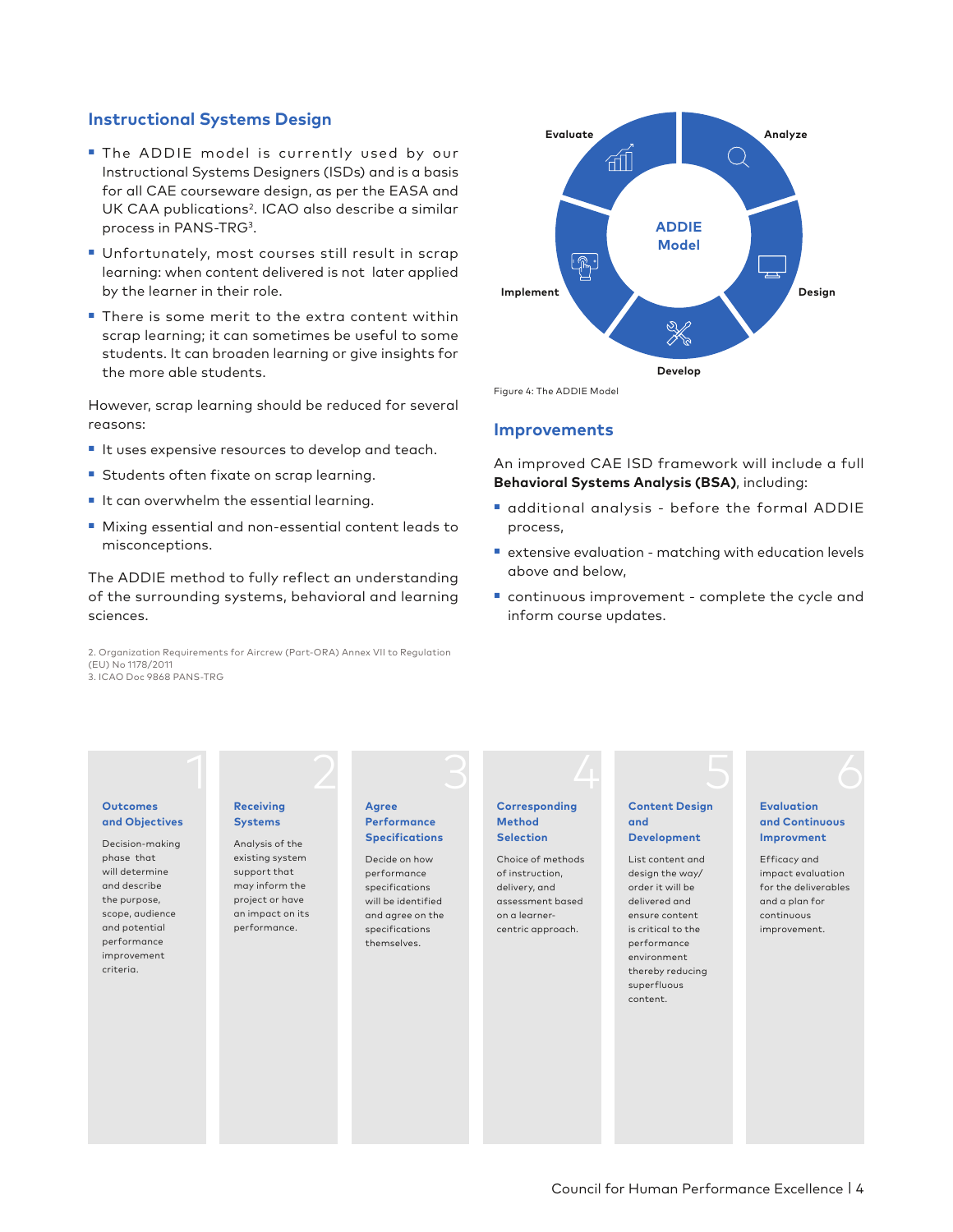## **Human Performance Guide**

The human performance guide will be available through CAE 360 and Airside, and will be released by chapter, across 4 sections:

**Section 1.** Explains the basics of human behavior and how that fits within CRM, HF, Competency-Based Training and Assessment (CBTA) and Evidence Based Training (EBT).4

**Section 2.** Describes and explains each of the social and cognitive ICAO competencies and discusses how these can be demonstrated and observed.

**Section 3.** Gives real life examples and application of the competencies and develops techniques to aid in the progression from copilot to command.

**Section 4.** A fourth level will be contained in the Instructor Companion Document, to combine CBTA and the Instructor Evaluator and Assessor Competencies  $(IECs)^5$ .

Within this guide, CAE will:

- define human performance language and guide the conversation to increase aviation safety.
- create a shared understanding of human behavior, CRM, and learner-centric design,
- research the effectiveness of the adapted ISD framework.

The guide will address three specific areas of need:

- **1.** Support our instructors and respond to feedback from the human performance survey.
- **2.** Increase effectiveness of our training services by challenging outdated or ineffective concepts.
- **3.** Deliver thought leadership across CAE business sectors and the aviation industry.

4. ICAO Doc 9995 Manual of Evidence Based Training

5. IATA Guidance Material for Instructor and Evaluator Training

**Look out for our chapters being launched on Airside from March 2022!**